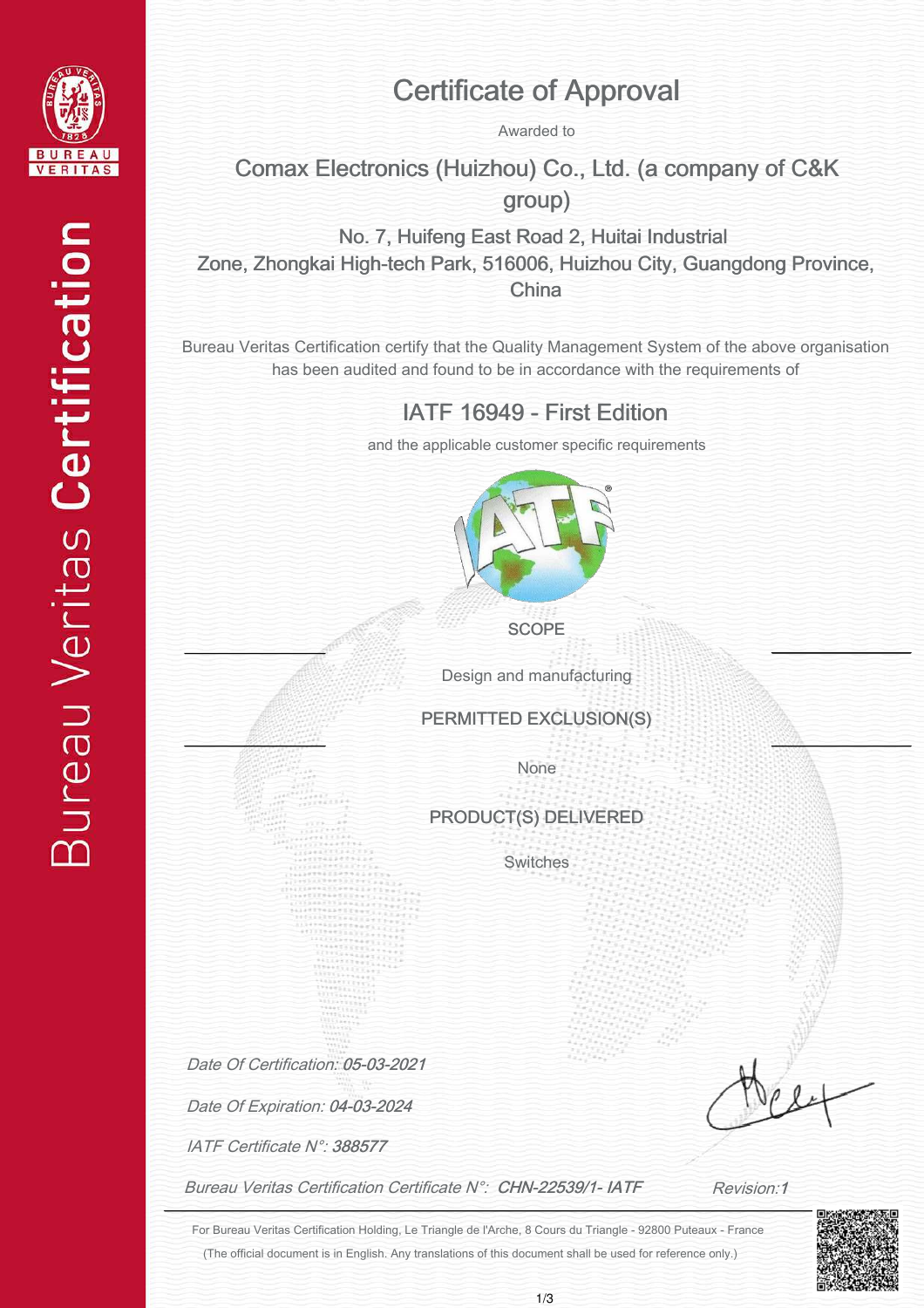



## Appendix to the Certificate of Approval

Awarded to

Comax Electronics (Huizhou) Co., Ltd. (a company of C&K group)

No. 7, Huifeng East Road 2, Huitai Industrial Zone, Zhongkai High-tech Park, 516006, Huizhou City, Guangdong Province, **China** 

REMOTE SUPPORT FUNCTION(S)

| <b>C&amp;K COMPONENTS</b>                                           |                                                                                                     |                                                                                       |
|---------------------------------------------------------------------|-----------------------------------------------------------------------------------------------------|---------------------------------------------------------------------------------------|
| SAS                                                                 | 2 Boulevard Michel Faraday, Airlington<br>Square<br>BAT B Serris, 77716, MARNE LA VALLEE,<br>France | <b>Sales</b>                                                                          |
| C & K Components                                                    | 1601 Trapelo Rd., 02452,<br>Waltham, MA, United States of America                                   | Sales, Product Design                                                                 |
| C&K Components,<br>Inc.                                             | 117 Beaver St., 02452,<br>Waltham, MA, United States of America                                     | Laboratory                                                                            |
| C&K Components<br><b>SAS</b>                                        | 2 rue Berthollet, 39100, DOLE, France                                                               | Product Design, Process Design,<br>Laboratory, Marketing, Information<br>Technologies |
| Date Of Certification: 05-03-2021<br>Date Of Expiration: 04-03-2024 |                                                                                                     |                                                                                       |
| IATF Certificate N°: 388577                                         |                                                                                                     |                                                                                       |

(The official document is in English. Any translations of this document shall be used for reference only.) For Bureau Veritas Certification Holding, Le Triangle de l'Arche, 8 Cours du Triangle - 92800 Puteaux - France